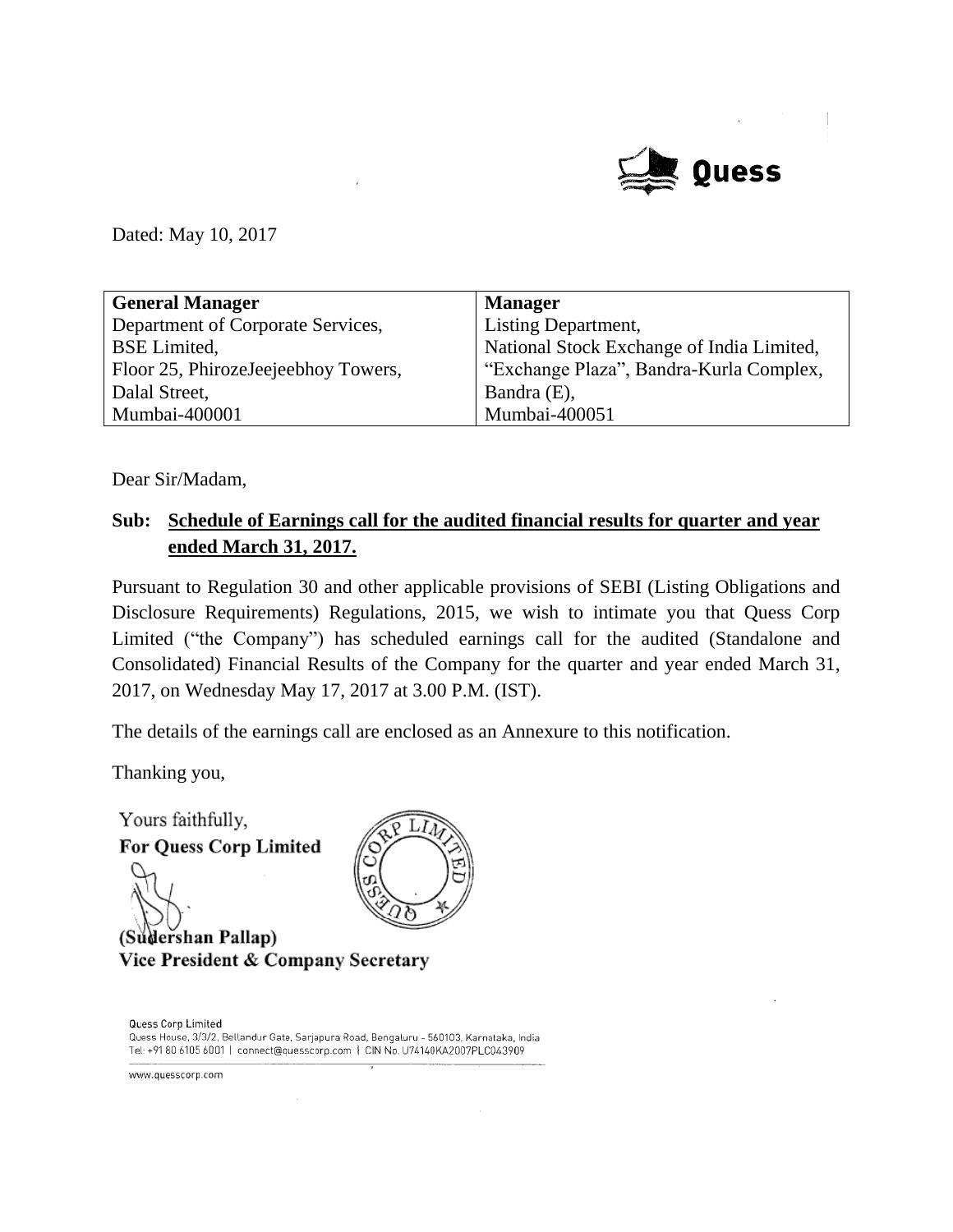

# **Earnings Call Invite**

**Q 4 F Y 2 0 1 7**

BSE: 539978 | NSE: QUESS | ISIN: INE615P01015 | CIN: U74140KA2007PLC043909 | WWW.QUESSCORP.COM

## **Quess Corp Ltd. to announce Q4 and Full Year FY17 results on 16 th May, 2017; Earnings Call on 17th May, 2017**

**Bengaluru, India – 10th May 2017**: Quess Corp Ltd will announce its **Fourth quarter and Full Year FY17 results** on Tuesday, **16th May, 2017**. **The earnings call for the results will be held on Wednesday, 17th May, 2017.** 

**Earnings Call**

| Date                                                | 17 <sup>th</sup> May, 2017 |
|-----------------------------------------------------|----------------------------|
| Time                                                | $3:00$ PM $-$ 4:00 PM IST  |
| $\sim$<br>$\sim$ $\sim$ $\sim$ $\sim$ $\sim$ $\sim$ |                            |

[Pre-Register for Call](http://services.choruscall.in/diamondpass/registration?confirmationNumber=2505136)

**Conference Dial-in Numbers**

| <b>Primary Number</b>                  | +91 22 3960 0644                                 |
|----------------------------------------|--------------------------------------------------|
|                                        | 3940 3977                                        |
|                                        | Available in - Ahmedabad, Bangalore, Chandigarh, |
|                                        | Chennai, Gurgaon (NCR), Hyderabad, Kochi/Cochin, |
|                                        | Kolkata, Lucknow, Pune                           |
| <b>Local Access Number</b>             | <b>Accessible from all carriers</b>              |
|                                        |                                                  |
|                                        | USA: 1866 746 2133                               |
|                                        | UK: 0 808 101 1573                               |
|                                        | Singapore: 800 101 2045                          |
| <b>International Toll Free Numbers</b> | Hong Kong: 800 964 448                           |
|                                        |                                                  |
|                                        | Mr. Ajit Isaac, Chairman & CEO                   |
| <b>Quess Participants</b>              | Mr. Subrata Nag, Executive Director              |

Participants are requested to log in 10 minutes prior to the start of the scheduled call.